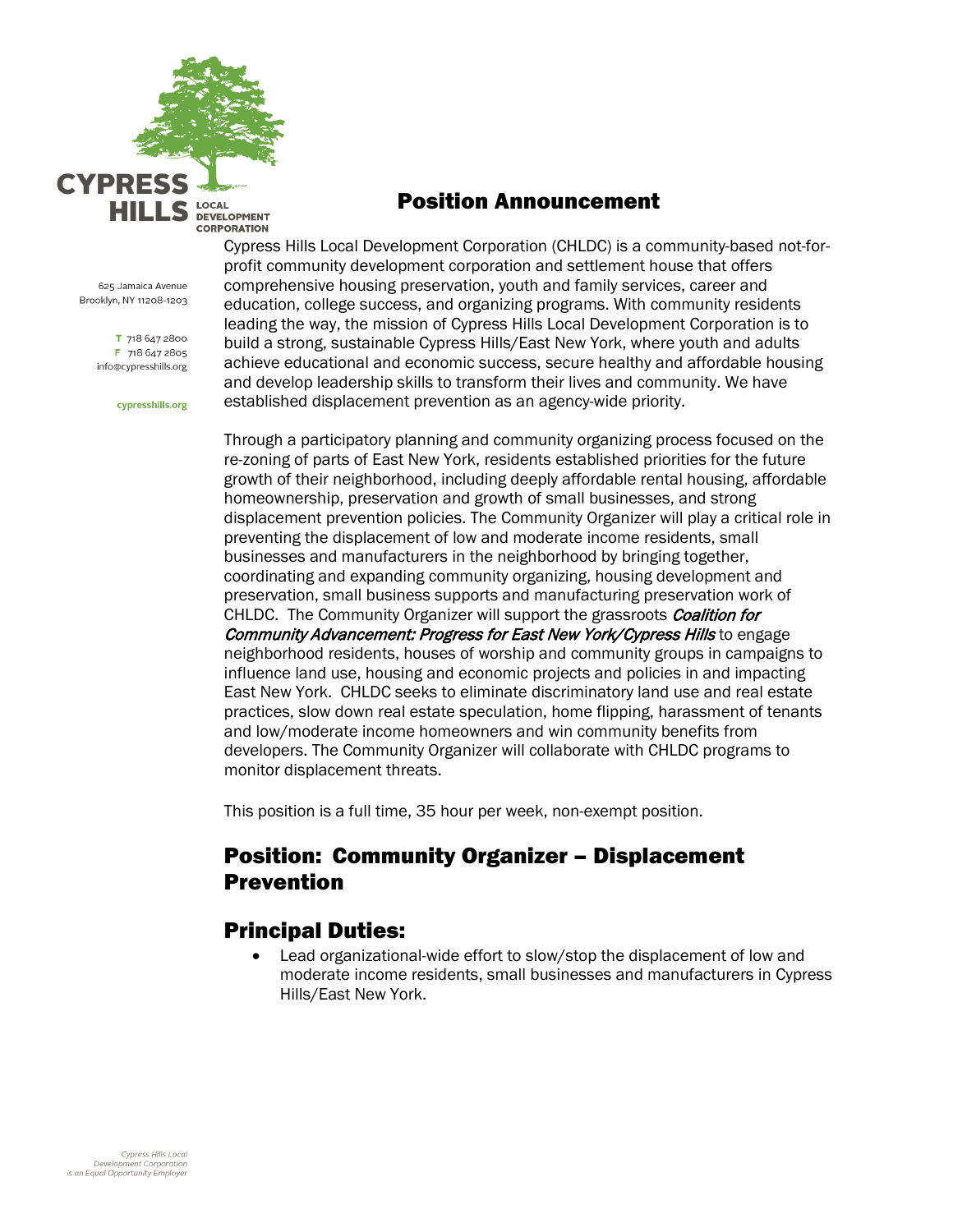- Bring together, coordinate, strengthen and expand the work of CHLDC in tenant services and organizing, foreclosure prevention, homeownership preservation, development/preservation of deeply and permanently affordable housing, small business supports, manufacturing preservation, policy/advocacy and community organizing work to prevent displacement.
- Conduct outreach to educate neighborhood residents and groups about the neighborhood rezoning, community development plans, and displacement prevention strategies.
- Provide community organizing supports and technical assistance to the Coalition for Community Advancement: Progress for East New York/Cypress Hills, a 4-year old coalition working on a range of displacement prevention policies at the City and State level: build a broader base of members, support the leadership of steering committee members, run multiple campaigns, and help leaders in negotiating Community Benefits Agreements and other policies that require local hire, use of local suppliers and subcontractors and set asides for community facilities and local small businesses;
- Connect the Coalition to city- and state-wide campaigns to preserve affordable rental housing and affordable homeownership.
- Work with CHLDC partners to make strategic use of available early warning systems (maps and data) to prioritize outreach, identify trends, and engage community members in displacement-prevention strategies.
- Track real estate transactions and bulk sales of property in the community by speculators, notify enforcement agencies of any illegal/questionable practices and coordinate with tenant counselor to stop harassment and prevent evictions.
- Participate as the CHLDC representative and liaison regarding displacement prevention work between CHLDC and citywide advocacy groups, such as Association for Neighborhood Housing Development.
- Supervise college or graduate interns
- Provide monthly narratives and statistical reports on work accomplished.
- Report to Deputy Director for Community Development, Housing & Organizing.

## Position Requirements:

- Have Bachelors Degree in relevant field
- Have three-five years experience in community organizing, preferably in housing organizing
- Demonstrate commitment to leadership development, community building, and community organizing as strategies for social change
- Be skilled in facilitating meetings and leading workshops
- Be fluent in Spanish
- Be able to work in a fast-paced environment
- Be detail-oriented
- Have excellent communication and interpersonal skills